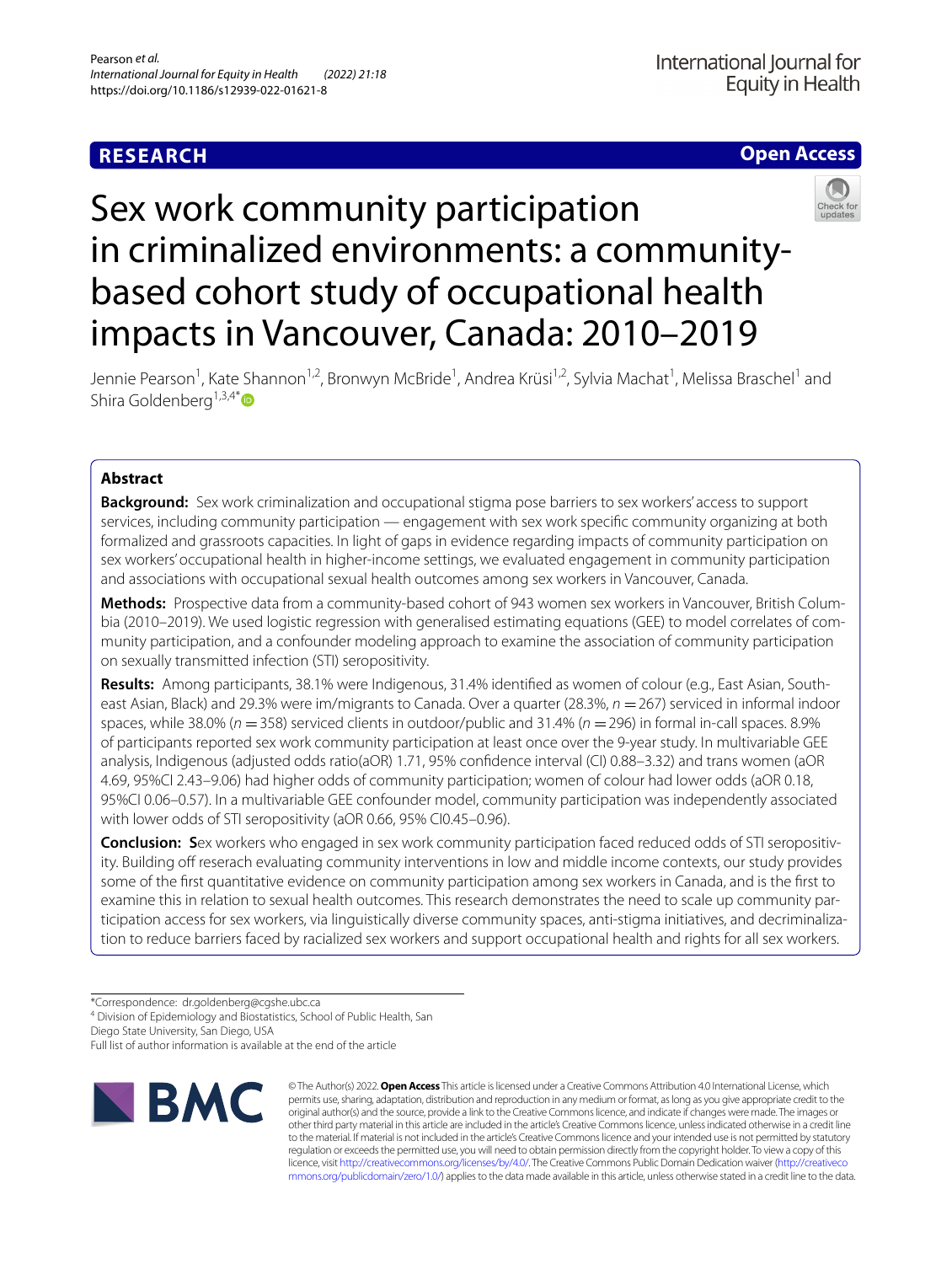**Keywords:** [sex work, Community empowerment model, Sexual health, Sex work organizing]

## **Introduction**

In global contexts, sex work "community empowerment" models have been defned as community-driven approaches where sex workers "leverage collective power to address structural, behavioral and biomedical priorities" [[1](#page-7-0)]. Such models have been outlined by the World Health Organization (WHO) [[2\]](#page-8-0), while also acknowledging that sex workers' access to community empowerment models and sexual health services need to be supported through decriminalization [[3\]](#page-8-1). Research with sex workers in certain lower and middleincome country (LMIC) contexts has shown that "community empowerment" models (collective orginizing, peer micro-loan programs e.g. have led to reductions in human immunodefciency virus (HIV) and sexually transmitted infection (STI) incidence [\[4,](#page-8-2) [5\]](#page-8-3), enhanced condom negotiation, reduced police and client violence [[6](#page-8-4)], and improved social cohesion and fnancial security [[7\]](#page-8-5). A review of recent evidence regarding strategies for engaging sex workers in HIV prevention and care programs found that "community empowerment" approaches where sex workers work collaboratively to address their concerns, including those beyond HIV/ STIs, are those most likely to meaningfully engage sex workers [[8](#page-8-6)]. In LMICs, established best practices for advancing sex workers' occupational health and safety include "community empowerment" [[4–](#page-8-2)[9\]](#page-8-7), yet very limited research has evaluated the impacts of "community empowerment" on sex workers' occupational health in other contexts, such as Canada.

Sex work remains highly criminalized and stigmatized in most settings globally  $[10]$ , which can have crucial negative impacts on sex workers' health and social outcomes, including ability to organize  $[11-14]$  $[11-14]$ . In Canda, as in an increasing number of global juristictions, end-demand legislation was enacted in December 2014, which includes the criminalization of clients, third parties and sex worker collectivization [\[15](#page-8-11), [16\]](#page-8-12). The continued surveillance of sex workers under this model of criminalization has been found to rush service negotiation and screening, increasing risk of violence and HIV/STIs [[17](#page-8-13)] and impeding sex workers' access to sexual health and other support services [[1](#page-7-0), [10](#page-8-8), [18,](#page-8-14) [19\]](#page-8-15). Services not informed by the unique and diverse needs of sex workers may also reinforce stigma, rather than ofer meaningful and impactful support and services  $[8, 20]$  $[8, 20]$  $[8, 20]$  $[8, 20]$ . The substantial health, social and economic inequities experienced by sex workers highlights the need to examnine sex work community participation and how it may promote better occupational health and safety. As well, ongoing criminalization, stigma, and a lack of funding often hinder the collectivisation of sex workers and further expansion of community supports [[21](#page-8-17)]. Due to such limitations, existing supports may not be accessible or suited to diverse sex work communities, and these gaps may exacerbate existing health inequities faced by sex workers. As such, research is needed to understand sex workers' access and engagement with community participation, including how such participation may be disproportionately available to certain groups, and how community participation impacts sex workers' sexual health.

While less literature exists on the outcomes of sex worker-led initiatives in higher-income settings such as Canada, communities in Canada have demonstrated "decades of creative, collaborative, and revolutionary community-building, outreach and support, awareness raising, rabble-rousing, and legislative work" [[14\]](#page-8-10). Such organizing is described in this study as community participation (CP) — defned as having participated or engaged with any sex work community organizing or peer-based initiatives at both formalized and grassroots capacities. Throughout Metro Vancouver, but largely concentrated in the city's Downtown East Side (DTES), sex worker-specifc services provide critical opportunities for community participation via peer support and education programs, outreach-based supports, drop-in spaces, and low-threshold occupational health and safety and harm reduction supplies (e.g., bad date sheets, condoms) [[22,](#page-8-18) [23\]](#page-8-19).

The COVID-19 pandemic has brought into stark focus the urgent need to address the unmet occupational health priorities of sex workers in Vancouver and elsewhere, and has further highlighted the severe impacts of stigma and criminalization on sex workers' access to structural supports [[24\]](#page-8-20), as well as the underfunding of essential community services [\[25\]](#page-8-21). As such, there is a particularly timely need examine the outcomes of community participation, and existing barriers. Inspired by the body of literature on community participation initiatives for sex workers in LMICs, our objectives were to (1) identify correlates of community participation among sex workers in Vancouver, Canada, and (2) examine the independent association between community participation and STI seropositivity.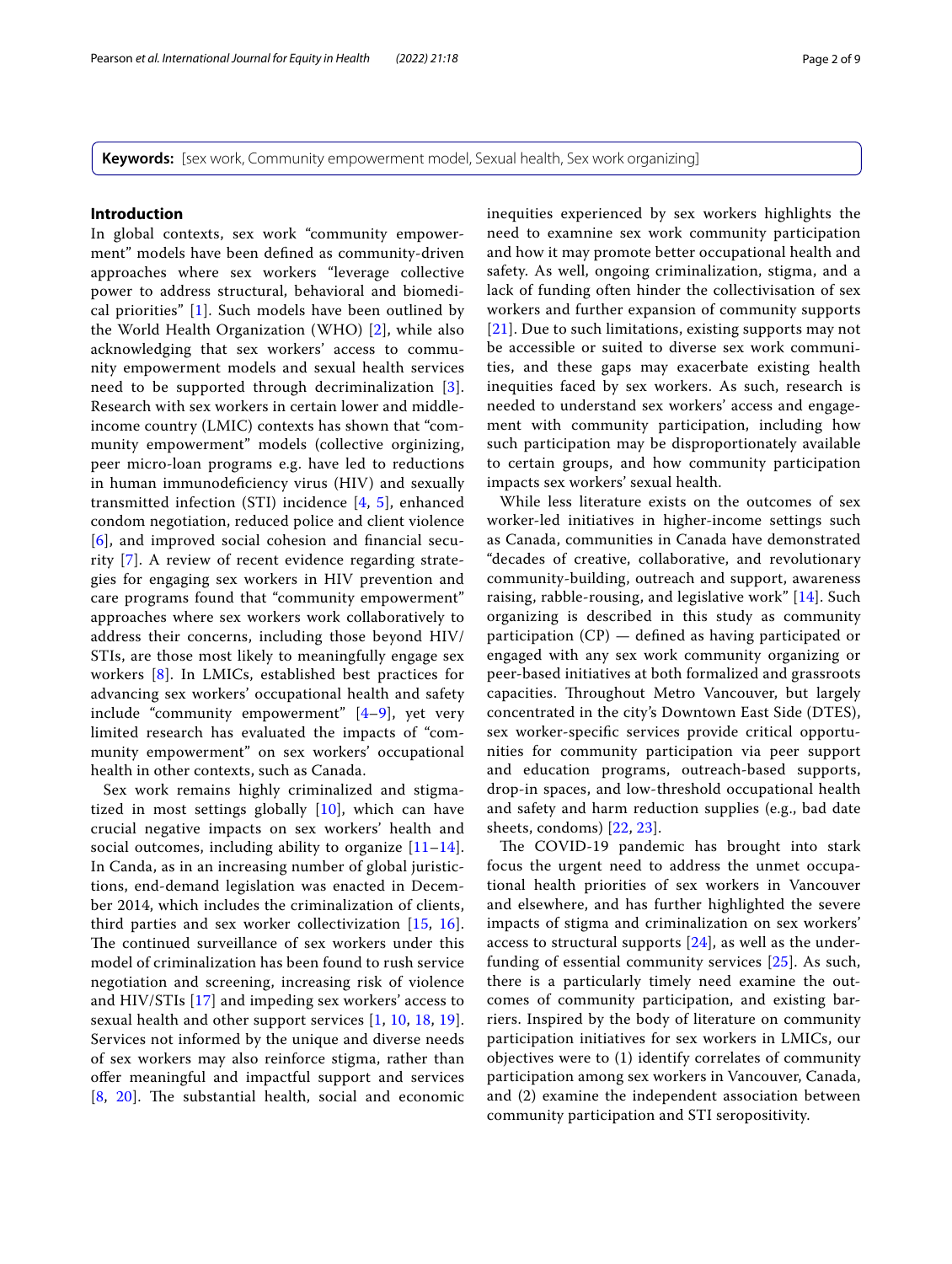## **Methods**

## **Study design**

Data were drawn from a community-based open longitudinal cohort, An Evaluation of Sex Workers Health Access (AESHA), which initiated recruitment in 2010. This study was developed based on substantial community collaborations with sex work agencies since 2005 [[26\]](#page-8-22), is monitored by a Community Advisory Board of 15+ community agencies, and has included experiential staff (current/former sex workers) since inception. Eligibility includes identifying as a cis or trans woman, being 14years old or older at enrolment, having exchanged sex for money within the last 30days, and providing written informed consent. To address the challenges of recruiting stigmatized and hidden populations such as sex workers, time-location sampling was used to recruit participants through daytime and late-night (9pm–2am) outreach to outdoor/public sex work locations (e.g., streets, alleys) and indoor sex work venues (e.g., massage parlors, microbrothels, and out-call locations) across Metro Vancouver, BC. In addition, online recruitment is used to reach sex workers working through online solicitation spaces. Indoor sex work venues and outdoor solicitation spaces ('strolls') are identifed through community mapping and are updated regularly by the outreach team.

Following informed consent, sex workers completed interview-administered questionnaires at baseline and semi-annually. Interviews were conducted at study offices in Metro Vancouver or a confdential space of their choice (e.g., home, work). The questionnaire is administered by a trained interviewer and data are securely collected and managed using REDCap electronic data capture tools  $[27, 28]$  $[27, 28]$  $[27, 28]$  $[27, 28]$ . The questionnaire includes questions related to individual socio-demographic characteristics (e.g., age, sexual and gender identity and orientation, physical and mental health, patterns of substance use), sex work history and patterns, and structural factors [\[29](#page-8-25)]. Questions on structural factors included education, racialization, physical and sexual workplace violence, work environment, criminalization, interactions with police, community participation, and access to health and social services (e.g., unmet health needs; barriers to accessing diverse health and social services). The questionnaire is updated regularly in order to capture emerging and changing priorities and needs within the community. All participants received 40 Canadian Dollars (CAD) at each semi-annual visit for their time, expertise and travel.

## **Study variables**

## *Sex work community participation variable*

Drawing on existing measures of sex work 'community empowerment '[[30](#page-8-26)], our primary exposure variable was a time-updated measure of "sex work community participation" (CP), defned as listing a sex work organization in response to the question "In the last 6 months, have you participated, worked, or volunteered with any community organizations or peer-based initiatives? If yes, which organizations?" Sex work organizations were Metro Vancouver organizations which provide services to sex workers, such as health services and drop-in spaces, many of which are sex worker-led or have implemented peer staff models. Grassroots forms of sex work community participation, such as "spotting" for other sex workers (e.g., tracking client data) and street cleanup, were also captured.

## *STI Seropositivity outcome*

Our primary outcome variable was "STI seropositivity", which was a time-updated measure defned as a positive STI test (syphilis, chlamydia, or gonorrhea) at each study visit. Following extensive pre-test counselling, participants receive voluntary testing by a project nurse and are offered referrals or STI treatment onsite, if needed, regardless of enrolment in the study. At each semi-annual visit for voluntary sexual health testing, urine samples were collected for gonorrhea and chlamydia, and blood was drawn for syphilis. Syphilis was tested using the rapid plasma reagin (RPR) (97.2% Se; 94.1% Sp) and the *Treponema pallidum* hemagglutinin assay (TPHA) for all samples with positive RPRs. RPR titers≥1:8 was considered indicative of active infection in the absence of treatment. All participants received post-test counselling. Treatment was provided by a project nurse onsite for symptomatic STIs.

## *Other explanatory variables*

Other explanatory variables of interest were selected a priori based on literature related to "community empowerment" and sex workers' health and safety. For timefxed socio-demographic variables, we measured race and Indigenous identity to examine the efects of racism defned as Indigenous (inclusive of First Nations, Métis, or Inuit), Women of Colour (e.g., Black, East Asian, Southeast Asian) vs white. Given the low proportion of participants who identifed as Black in our sample, we combined Black and Women of Colour (WOC) for analyses to examine efects of racialized community identities. We also measured high school attainment, im/ migration to Canada, sexual minority (lesbian, bisexual, asexual, queer vs. heterosexual), trans women (including transgender women, transexual women and other transfeminine identities- vs cisgender women). Other individual variables were time-updated at each semi-annual study visit, including age (continuous, in years) and years in sex work (continuous). Time-updated variables capturing experiences in the last six months included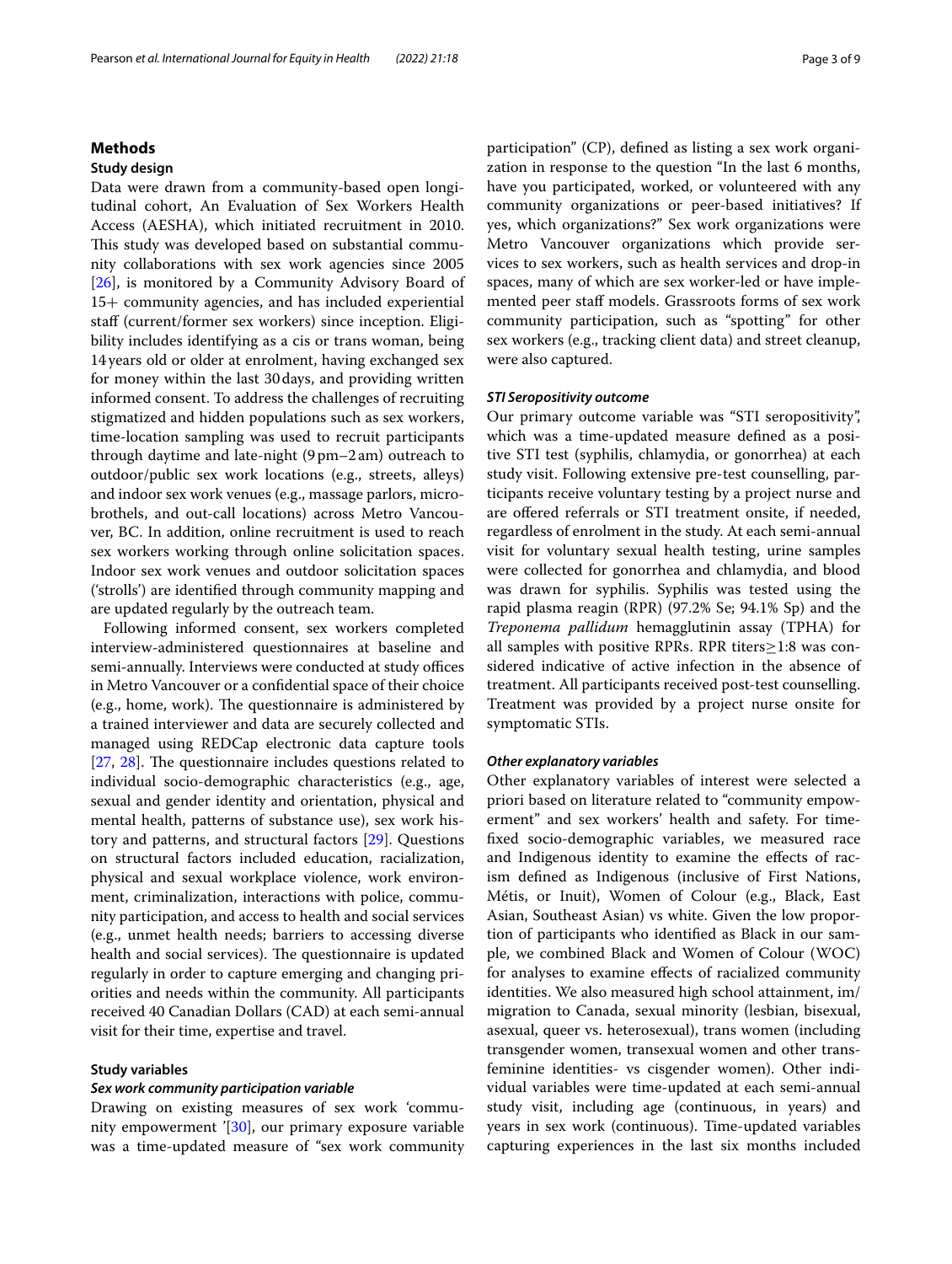inconsistent condom use with clients (i.e., using condoms less than 100% of the time for vaginal or anal sex with clients), any non-injection drug use (excluding alcohol and cannabis) and any injection drug use.

Time-updated, structural variables included average weekly income from servicing clients (\$CAD), any barriers to receiving health care (e.g., lack of availability, language barriers, poor treatment by health care providers, etc.). We assessed recent (last six months) violence experiences including rape or physical violence by aggressor posing as a client; negative police encounters while working; spent time in jail overnight or longer; and primary place of service, including outdoor/public (e.g. street, public washroom, car, tent), informal indoor (e.g. sauna/steam bath, bar/nightclub, own or client's place of residence), or formal in-call (e.g. massage/beauty parlor, micro-brothel). This variable included a category for no recent sex work, as not all participants do sex work at every semi-annual visit. Two variables captured place of residence: living in Vancouver's Downtown Eastside (DTES) and living within the City of Vancouver. The DTES represents an inner-city neighborhood within the City of Vancouver's downtown core where community organizations and low-barrier services are heavily concentrated.

## *Statistical analyses*

Baseline descriptive statistics for individual and structural characteristics were calculated as frequencies and proportions for categorical variables and measures of central tendencies (i.e., mean, median, interquartile range  $(IQR)$ ) for continuous variables. These were stratified by the primary dependent variable of interest and compared using Pearson's chi-square test for categorical variables (in the case of small cell counts, Fisher's exact test was used in place of Pearson's chi-square) and the Wilcoxon rank-sum test for continuous variables.

Bivariate and multivariable analyses used logistic regression with generalized estimating equations (GEE) and an exchangeable correlation matrix to account for repeated measurements amongst participants over time [[31\]](#page-8-27). Bivariate analyses examined associations with community participation over the study period. Explanatory variables signifcantly associated with community participation at  $p < 0.10$  were considered for inclusion in the multivariable explanatory model. The multivariable model with the best overall ft, indicated by the lowest quasi-likelihood under the independence model criterion, was determined using a backward selection process. Finally, we developed a separate multivariable GEE confounder model to identify the independent association of community participation on STI seropositivity. All variables from the full explanatory model were considered as potential confounders and included sexual minority, trans identity, racialization, im/migration status, living in the City of Vancouver, rape, and weekly income from servicing clients. Statistical analyses were performed in SAS version 9.4 (SAS, Cary, NC), and all *p*-values are two-sided.

## **Results**

Analyses included 6132 observations on 943 participants from January 2010–February 2019, and participants contributed a median of 5 study visits ( $IQR = 2-11$ ). At baseline, 29 (3.1%) participants reported having participated, worked, or volunteered with a sex work organization in the last six months, and 84 (8.9%) reported community participation at least once throughout the study. Participants who engaged in community participation at baseline reported an average of 4h of participation per week  $(IQR = 2-8).$ 

At baseline (Table [1](#page-4-0)), participants' median age was 35 (IQR 28–42), with a median weekly income of \$500 CAD from servicing clients (IQR \$250–1000 CAD). More than a third  $(38.1\%, n = 359)$  of participants were Indigenous, 31.4% (*n* =296) were women of colour (primarily South or East Asian, with a small number of participants identifying as Black) and 29.3% ( $n = 276$ ) were im/migrants to Canada. At baseline, zero participants who were im/ migrants or women of colour reported sex work community participation in the last six months. Approximately one-third (31.9%,  $n = 301$ ) identified as a sexual minority and  $6.2\%$  ( $n = 58$ ) identified as trans women. Over a quarter  $(28.3\%, n = 267)$  serviced in informal indoor spaces, while  $38.0\%$  ( $n = 358$ ) serviced clients in outdoor/public and 31.4%  $(n = 296)$  in formal in-call spaces. Almost half (40.6%,  $n = 383$ ) reported using injection drugs in the last six months, and  $6.9\%$  ( $n = 65$ ). Two thirds (66.9%,  $n = 631$ ) reported living within the City of Vancouver.

In unadjusted GEE explanatory analysis; Indigenous (odds ratio (OR) 2.40, 95% CI 1.26–4.57) sexual minority (OR 2.27, 95% CI 1.31–3.95), and trans women (OR 7.84, 95% CI 4.23–14.52) sex workers and those living within local policing jurisdiction compared to federal RCMP (OR 2.56, 95% CI 1.07–6.10), and who experienced recent client violence (OR 1.89, 95% CI 1.22–2.94) had higher odds of community participation, whereas women of colour (OR 0.14, 95% CI 0.04–0.44). and sex workers with higher weekly sex work income (OR 0.98 per \$100 CAD, 95% CI 0.96 to 1.00) had lower odds (Table [2](#page-5-0)).

In multivariable GEE explanatory analysis (Table [2](#page-5-0)), Indigenous (adjusted odds ratio (aOR) 1.71, 95% CI 0.88– 0.32) and trans women (aOR 4.69, 95% CI 2.43–9.06) had higher odds of community participation, whereas other WOC had lower odds (aOR 0.18, 95% CI 0.06–0.57). In a multivariable GEE confounder model, community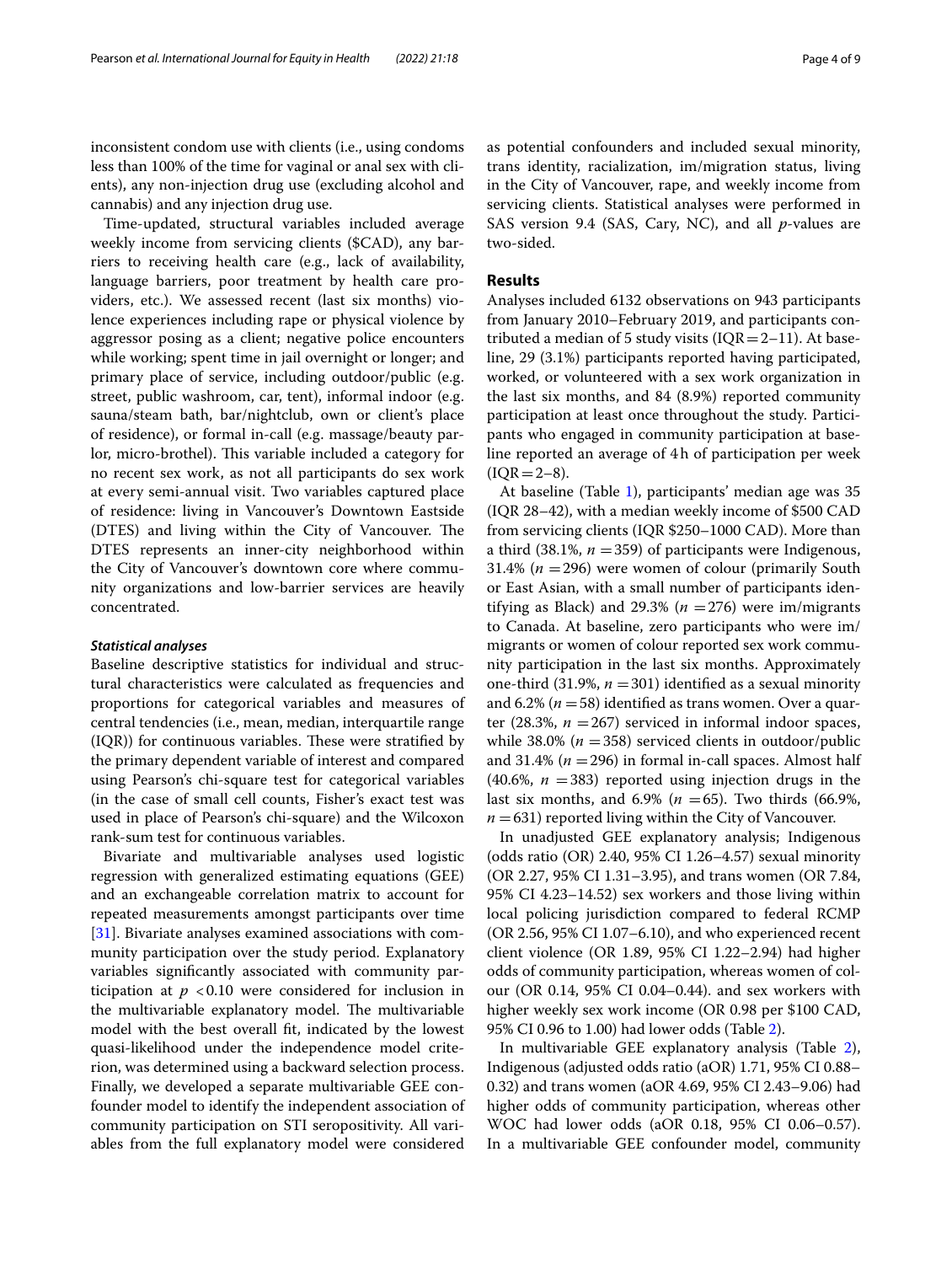<span id="page-4-0"></span>**Table 1** Baseline individual and structural characteristics of sex workers in Metro Vancouver, Canada, stratifed by recent participation in sex work community organizing ( $n = 943$ ), AESHA 2010–2019

| Characteristic                                                                      | Total (%)<br>$(n = 943)$ | Participated in sex work community<br>organizing <sup>c</sup> |                       | $p$ - value |
|-------------------------------------------------------------------------------------|--------------------------|---------------------------------------------------------------|-----------------------|-------------|
|                                                                                     |                          | Yes $(% )$<br>$(n = 29)$                                      | No (%)<br>$(n = 914)$ |             |
| Personal and Interpersonal Factors                                                  |                          |                                                               |                       |             |
| Age (median, IQR)                                                                   | $35(28-42)$              | $42(32-45)$                                                   | $35(28-42)$           | 0.007       |
| Years in sex work (median, IQR)                                                     | $10(3-19)$               | $16(9 - 32)$                                                  | $10(2-18)$            | < 0.001     |
| Sexual Minority (LGBQ2S+) <sup>a</sup>                                              | 301 (31.9)               | 14(48.3)                                                      | 287 (31.4)            | 0.056       |
| Trans identity <sup>b</sup>                                                         | 58 (6.2)                 | 8(27.6)                                                       | 50(5.5)               | < 0.001     |
| Inconsistent condom use with clients <sup>c</sup>                                   | 166 (17.6)               | 5(17.2)                                                       | 161 (17.6)            | 0.931       |
| STI seropositivity                                                                  | 98 (10.4)                | 2(6.9)                                                        | 96 (10.5)             | 1.000       |
| Injection drug use <sup>c</sup>                                                     | 383 (40.6)               | 13(44.8)                                                      | 370 (40.5)            | 0.639       |
| Non-injection drug use <sup>c</sup>                                                 | 626 (66.4)               | 25 (86.2)                                                     | 601 (65.8)            | 0.022       |
| <b>Structural Factors</b>                                                           |                          |                                                               |                       |             |
| High School Attainment                                                              | 525 (55.7)               | 18(62.1)                                                      | 507 (55.8)            | 0.571       |
| Racialization                                                                       |                          |                                                               |                       |             |
| White                                                                               | 288 (30.5)               | 7(24.1)                                                       | 281 (30.7)            |             |
| Indigenous                                                                          | 359 (38.1)               | 22 (75.9)                                                     | 337 (36.9)            |             |
| Woman of Colour                                                                     | 296 (31.4)               | 0(0.0)                                                        | 296 (32.4)            | < 0.001     |
| Im/migrated to Canada                                                               | 276 (29.3)               | 0(0.0)                                                        | 276 (30.2)            | < 0.001     |
| Living in Vancouver's Downtown East side                                            | 291 (30.9)               | 15(51.7)                                                      | 276 (30.2)            | 0.017       |
| Living in the City of Vancouver                                                     | 631 (66.9)               | 28 (96.6)                                                     | 603 (66.0)            | 0.001       |
| Experienced any barriers to receiving health care <sup>c</sup>                      | 626 (66.4)               | 18(62.1)                                                      | 608 (66.5)            | 0.617       |
| Any negative police encounters while working <sup>c</sup>                           | 330 (35.0)               | 11(37.9)                                                      | 319 (34.9)            | 0.743       |
| In jail overnight or longer <sup>c</sup>                                            | 127(13.5)                | 4(13.8)                                                       | 123 (13.5)            | 1.000       |
| Experienced Rape <sup>c</sup>                                                       | 65(6.9)                  | 4(13.8)                                                       | 61(6.7)               | 0.139       |
| Average weekly income from servicing clients (\$ CAD) <sup>c</sup><br>(median, IQR) | 500 (250-1000)           | 400 (250-675)                                                 | 500 (250-1000)        | 0.075       |
| Primary place serving clients <sup>+</sup>                                          |                          |                                                               |                       |             |
| Outdoor or public space                                                             | 358 (38.0)               | 10(34.5)                                                      | 348 (38.1)            |             |
| Informal indoor space                                                               | 267 (28.3)               | 16(55.2)                                                      | 251(27.5)             |             |
| In-call sex work venue                                                              | 296 (31.4)               | 3(10.3)                                                       | 293 (32.1)            | 0.007       |

All data refer to *n* (%) of participants, unless otherwise specifed

<sup>a</sup> Gay, lesbian, bisexual, two spirit, asexual, queer, other

<sup>b</sup> Trans women - including transgender women, transexual women and other transfeminine identities- vs cisgender women

<sup>c</sup> In the last 6 months

participation retained a signifcant association with reduced odds of STI seropositivity (aOR 0.66, 95% CI 0.45–0.96) after adjusting for confounders (Table [3](#page-5-1)).

## **Discussion**

We found very low levels of reported community participation (3.1% at baseline and 8.9% during the entire 9-year observation period) while revealing varying levels of access amongst sub-communities of sex workers. Our fndings show that sex workers who identifed as Indigenous and as trans women, and those living within the City of Vancouver had higher odds of community

participation, while women of colour and im/migrant sex workers had lower odds of community participation, suggesting that they may experience barriers due to compounding criminalization as both sex workers and racialized im/migrant workers. Sex workers who engaged in community participation demonstrated reduced odds of STI seropositivity, highlighting the benefts of community participation in sex workers' occupational health and safety.

Our results show increased engagement with community participation among Indigenous, trans women, lower-income sex workers and those living within the city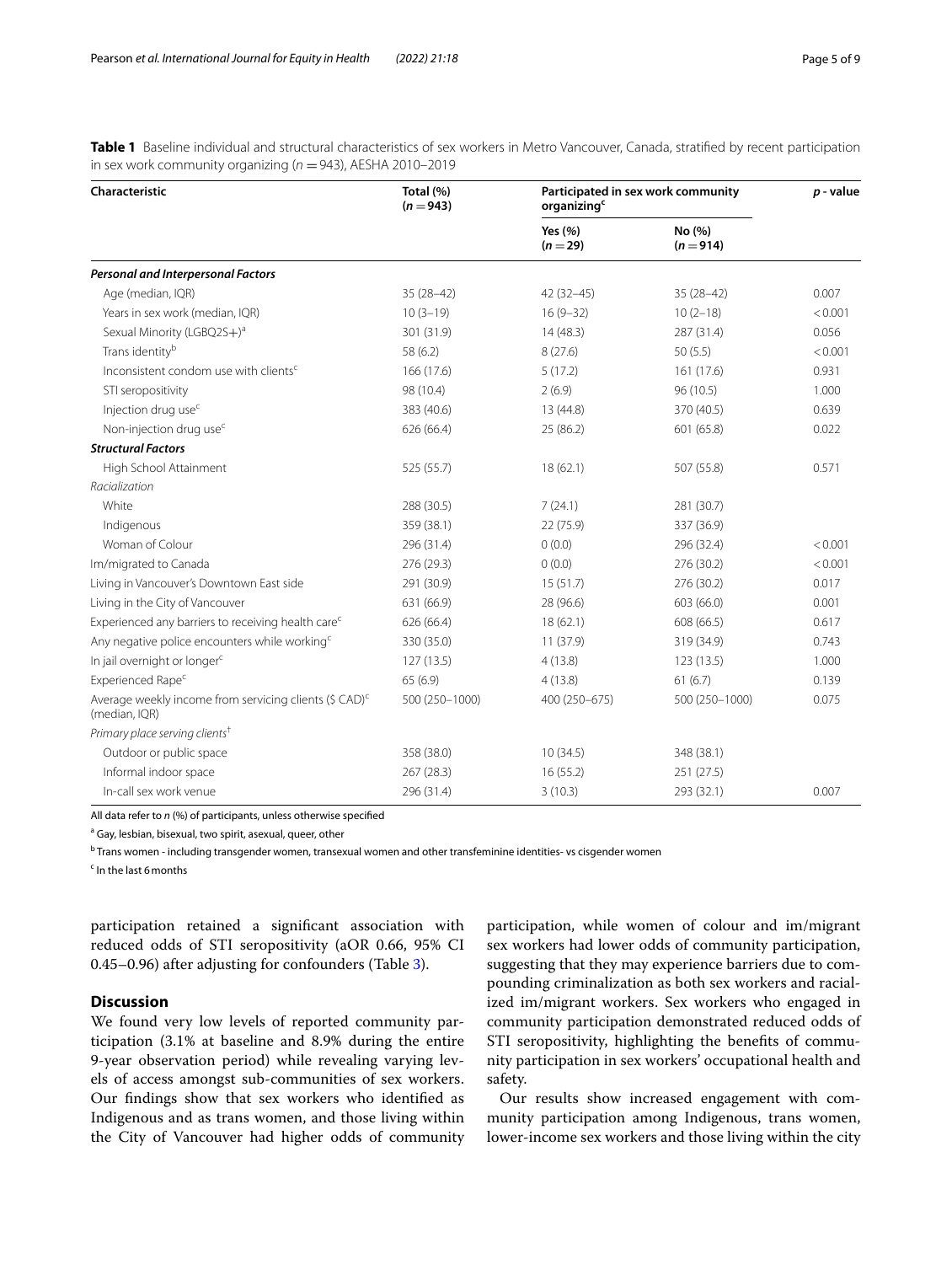<span id="page-5-0"></span>**Table 2** Correlates of recent sex work community participation among sex workers in Metro Vancouver, Canada (*n* = 943), AESHA 2010–2019

|                                                                           | Unadjusted                    |             | Adjusted                      |             |
|---------------------------------------------------------------------------|-------------------------------|-------------|-------------------------------|-------------|
| Characteristic                                                            | <b>Odds Ratio</b><br>(95% CI) | $p$ - value | <b>Odds Ratio</b><br>(95% CI) | $p$ - value |
| Socio-demographic Factors                                                 |                               |             |                               |             |
| Age (per year older)                                                      | $1.01(0.97 - 1.06)$           | 0.583       |                               |             |
| Years in sex work (continuous)                                            | 1.018 (0.99-1.05)             | 0.285       |                               |             |
| Sexual Minority (LGBQ2S+) <sup>a</sup>                                    | $2.27(1.31 - 3.95)$           | 0.004       | d                             |             |
| Trans identity <sup>b</sup>                                               | 7.84 (4.23-14.52)             | < 0.001     | $4.69(2.43 - 9.06)$           | < 0.001     |
| Inconsistent condom use with clients <sup>c</sup>                         | $0.91(0.58 - 1.42)$           | 0.681       |                               |             |
| Injection drug use <sup>c</sup>                                           | $1.12(0.74 - 1.70)$           | 0.598       |                               |             |
| Non-injection drug use <sup>c</sup>                                       | $1.34(0.68 - 2.64)$           | 0.402       |                               |             |
| <b>Structural Factors</b>                                                 |                               |             |                               |             |
| Racialization                                                             |                               |             |                               |             |
| White                                                                     | Ref                           |             |                               |             |
| Indigenous                                                                | 2.40 (1.26-4.57)              | 0.008       | $1.71(0.88 - 3.32)$           | 0.112       |
| Woman of Colour                                                           | $0.14(0.04 - 0.44)$           | 0.001       | $0.18(0.06 - 0.57)$           | 0.004       |
| Im/migrated to Canada                                                     | $0.08(0.03 - 0.20)$           | < 0.001     | d                             |             |
| Living in DTES                                                            | $1.37(0.87 - 2.15)$           | 0.174       |                               |             |
| Living in the City of Vancouver                                           | $2.56(1.07 - 6.10)$           | 0.035       | 2.18 (0.95-5.01)              | 0.065       |
| Experienced any barriers to receiving health care <sup>c</sup>            | $0.95(0.70 - 1.28)$           | 0.712       |                               |             |
| Criminalization                                                           |                               |             |                               |             |
| Any negative police encounters while working <sup>c</sup>                 | $1.12(0.72 - 1.75)$           | 0.611       |                               |             |
| In jail overnight or longer <sup>c</sup>                                  | $1.17(0.76 - 1.82)$           | 0.474       |                               |             |
| Forced to have sex with aggressor posing as client <sup>c</sup>           | $1.89(1.22 - 2.94)$           | 0.005       | $2.06(1.24 - 3.42)$           | 0.005       |
| Average weekly income from servicing clients (per \$100 CAD) <sup>c</sup> | $0.98(0.96 - 1.00)$           | 0.099       | $0.98(0.95 - 1.00)$           | 0.087       |
| Primary place servicing clients <sup>c</sup>                              |                               |             |                               |             |
| Outdoor or public space                                                   | Ref                           |             |                               |             |
| Informal indoor space                                                     | $1.03(0.72 - 1.46)$           | 0.878       |                               |             |
| In-call sex work venue                                                    | $0.58(0.30 - 1.12)$           | 0.103       |                               |             |
| No recent sex work                                                        | $0.53(0.25 - 1.11)$           | 0.092       |                               |             |

<sup>a</sup> Gay, lesbian, bisexual, two spirit, asexual, queer, other

<sup>b</sup> Trans women - including transgender women, transexual women and other transfeminine identities- vs cisgender women

<sup>c</sup> Time updated to capture events in the last six months

<sup>d</sup> Variable was included in multivariable analysis but was not retained in the best fitting model

<span id="page-5-1"></span>**Table 3** Association Between Recent Sex Work Community Participation And STI Seropositivity Among Sex Workers In Vancouver, Bc, [2010–2019] (*N* =943)

|                                                                            | <b>Outcome: STI seropositivity</b><br>Unadjusted Odds Ratio (95% CI) Adjusted Odds Ratio (95%<br>CI) |                             |  |
|----------------------------------------------------------------------------|------------------------------------------------------------------------------------------------------|-----------------------------|--|
| Participated in sex work community organizing <sup>a</sup><br>(yes vs. no) | $0.69(0.50 - 0.94)$                                                                                  | $0.66(0.45 -$<br>$(0.96)^*$ |  |

<sup>a</sup> Time updated to capture events in the last 6 months

\* GEE confounder model adjusted for hypothesized confounders, including racialization, average weekly income from servicing clients<sup>a</sup>, living in the City of Vancouver, sexual minority, trans identity, im/migration to Canada, and experienced rape<sub>a</sub>

of Vancouver. This may be attributed to the concentration of sex worker-specifc services situated in the inner-city community especially, as well as Indigenous and trans women sex workers' involvement and leadership in creating sex worker-led support services within downtown Vancouver, such as Providing Advocacy Counselling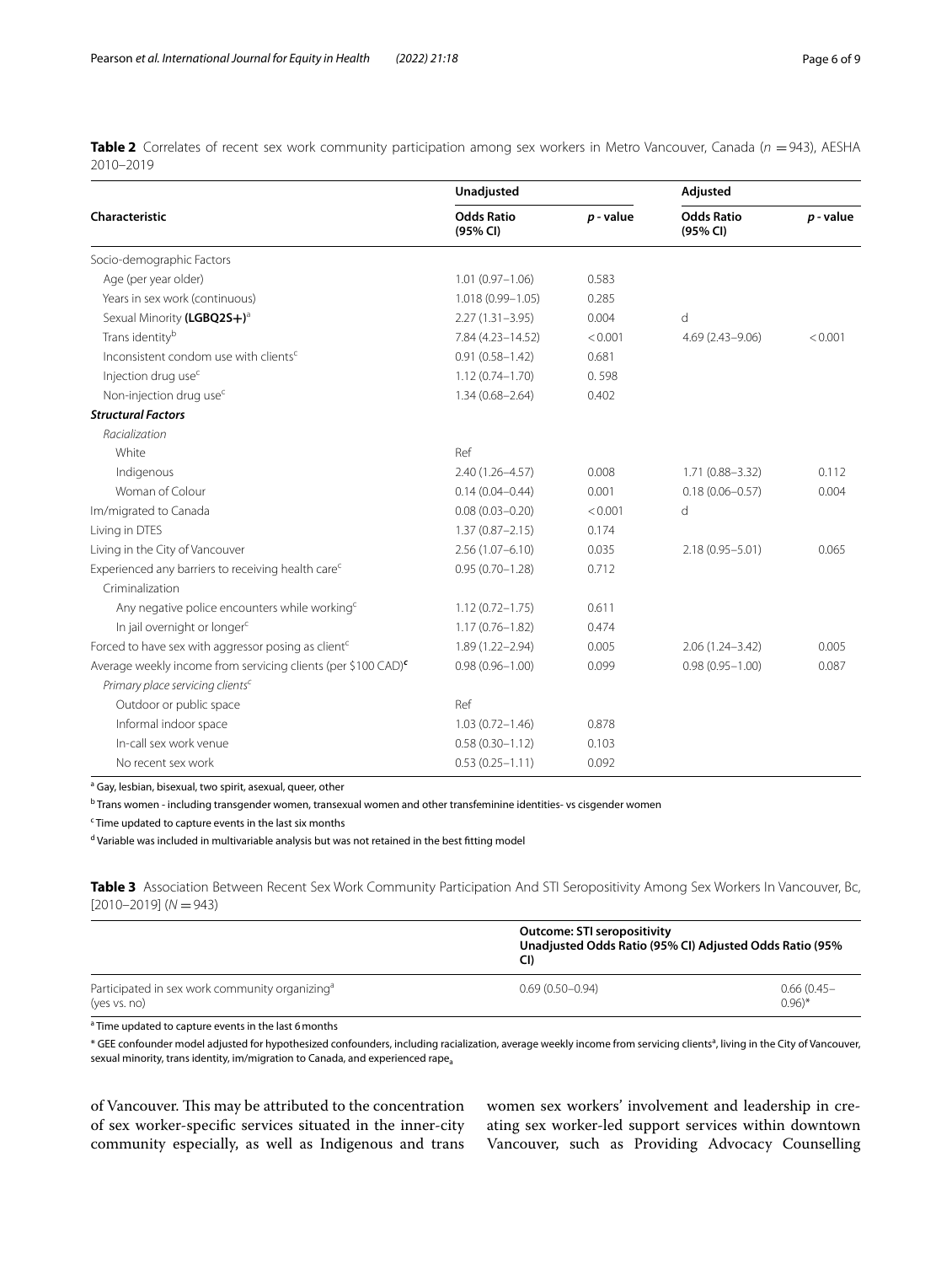and Education (PACE) Society and Sex Workers United Against Violence (SWUAV) [\[14\]](#page-8-10). More than half (51.7%) of sex workers who reported community participation in the last six months at baseline also reported living in the Downtown East Side (DTES), a neighbourhood within the City of Vancouver characterized by both social and economic inequities as well as signifcant community organizing and low-threshold services. Indigenous women are also over-represented within the DTES and its sex work community  $[32]$  $[32]$  $[32]$ . Though facing ongoing inequities, policing and gentrifcation, organizers within the DTES have been successful in scaling up sex workspecifc supports that reach local and neighbouring community members. Throughout the COVID-19 pandemic as well, sex work organizations have been highly successful in pivoting their services in order to reach diverse communities of sex workers [\[33](#page-8-29), [34\]](#page-8-30).

Our study found a near-total lack of sex work community participation among WOC and im/migrant sex workers, who may face unique barriers to community participation due to compounding criminalization, language barriers, socio-spatial limitations (proximity to organizations, access to transportation, e.g.), cultural barriers and exacerbated occupational stigma [[20](#page-8-16), [21](#page-8-17)]. More punitive policing measures and increased surveillance of indoor venues, may also limit racialized and im/ migrant sex workers' ability to access sex work-specifc services. For example, ongoing and disproportionate criminalization of racialized im/migrant sex workers has been found to be independently linked to reduced access to health services [\[35\]](#page-8-31). Im/migrant sex workers may be hesitant to access services, including sex worker-specifc services, in fear of possible legal ramifcations. Research assessing the needs of Asian, im/migrant sex workers in Toronto, Canada found that just over a half of participants accessed any social services, and less then 5% reported accessing sex work-specifc supports. Not wanting to disclose immigration or sex worker identity and language were noted as the main barriers to access [\[20](#page-8-16)]. Additionally, research within Metro Vancouver has found that racialized and im/migrant sex workers are more likely to work in managed, indoor work venues and frequently work amongst other sex workers  $[31]$  $[31]$ . This specifc work environment may also ofer similar benefts of community participation not captured in this study.

Lastly, the fndings of the current study echo research in LMICs which has shown that sex work community participation and social cohesion among sex workers, including work from Songachi in India [[11,](#page-8-9) [12](#page-8-32)] and sex work organizing in Brazil [[36](#page-8-33)], plays a critical role in supporting sex workers' ability to access and engage in occupational health and safety resources, such as client condom negotiation and access to sexual health testing.

Our study builds on this body of work by providing some of the frst quantitative data on sex workers' engagement and sexual health outcomes associated with community participation in North America. Additionally, whereas much previous research has evaluated ongoing community mobilization interventions, our study more broadly addressed sex workers' participation in various sex worker-specifc community participation initiatives across Metro Vancouver, and provides opportunities to understand both access and outcomes of these diverse forms of participation. Our research builds on previous work that has shown links between uptake of sex worker-led drop-in services and utilization of sexual and reproductive health services among marginalized sex workers [\[22](#page-8-18)]. Additionally, our fndings are supported by previous work which found that community social cohesion among sex workers (ability of sex workers to work together) was associated with enhanced ability to negotiate terms of service and reduced client condom refusal [[21,](#page-8-17) [23\]](#page-8-19). Our results build on this work, adding unique insights regarding the relationship between community participation and STI seropositivity, highlighting the crucial role of community in sex workers' occupational health and safety, and identifying sub-groups of sex workers for whom community participation may not be accessible.

In our study, only 8.9% of sex workers engaged in community participation over a nine-year period, and women of colour and im/migrant sex workers faced the lowest engagement in community participation. Global reviews of sex work "community empowerment" [\[8](#page-8-6)] have shown that despite robust evidence for scaling up comprehensive community participation models, there remains limited programming and focus on meaningful engagement with diverse sex workers. Criminalized legislative environments have been found to exacerbate barriers to accessing health and community-led services proven to be key contributors of better health outcomes [[21,](#page-8-17) [31\]](#page-8-27). Availability of funding for human rights-based approaches to sex work organizing has historically been hindered in North America and elsewhere by harmful anti-trafficking rhetoric, and within the context of Metro Vancouver, sex work organizations have been recommended to adopt abolitionist approaches to their services [[37\]](#page-8-34).

Current research supports ongoing call for evidencebased interventions to enhance sex workers' occupational health and safety that address criminalization and structural inequities, including through community participation  $[10, 17]$  $[10, 17]$  $[10, 17]$  $[10, 17]$  – these calls remain more urgent than ever amidst the COVID-19 pandemic, as sex work communities have reported important unmet social, economic, and health-related needs. Although the current study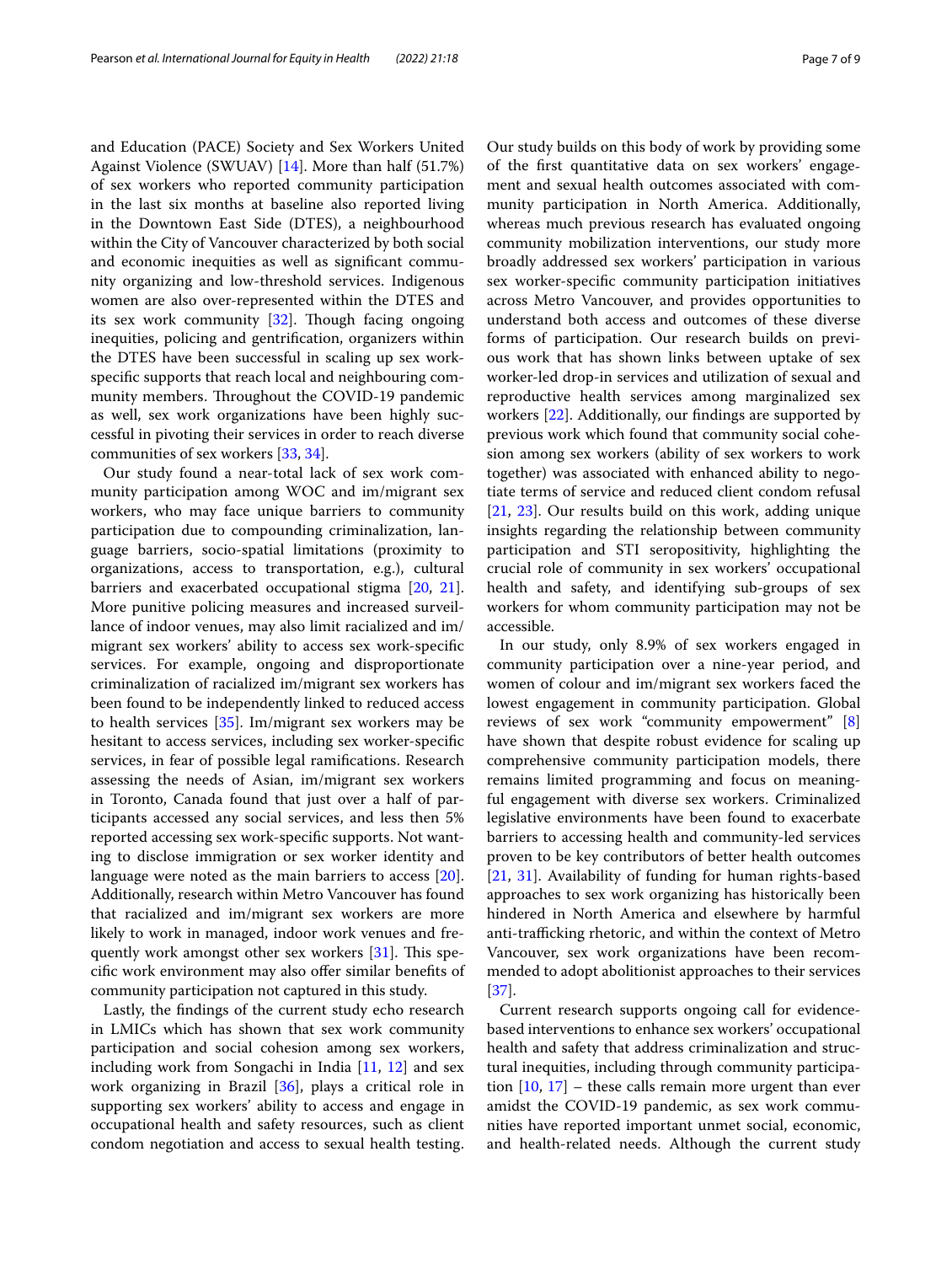identifed an important association between community participation and reduced odds of STI seropositivity, interventions focusing narrowly on HIV/STI prevention and care may undermine sex workers' broader priorities beyond sexual health  $[8]$  $[8]$ . This research aligns with calls for evidence for scaling-up holistic, and comprehensive, multi-component community participation programs by and for sex workers, in conjunction with decriminalization, as has recommended by Amnesty International and community-based recommendations [[12\]](#page-8-32).

## **Strengths and limitations**

Strengths of this study include its longitudinal nature, strong community collaborations, and large, diverse sample. Aside from STI seropositivity, all data are selfreported. As with most research involving stigmatised populations, there is potential for social desirability and recall bias; our community-based and experiential team, training in non-stigmatising interview techniques, and community collaborations are designed to mitigate this. Additionally, due to the various health and safety inequities faced by sex workers, there is chance of loss to followup. The weekly time-location outreach conducted by our interview team, and frequent check-ins with participants helps minimize loss to follow up. This research cannot infer causality and fndings may not be fully generalizable to other sex worker populations, including Black sex workers, who may be underrepresented. However, the mapping of working areas and time–location sampling likely helped ensure a representative sample and minimize selection bias. Broad response options included in the questionnaire may pose limits to participants' ability to identify certain forms of "community participation". Further research is needed to capture more nuanced forms of sex work community participation.

## **Conclusions**

In summary, the present results indicate an independent association between sex work community participation, defned as engagement with sex work community organizing, and sex workers' reduced odds of STI seropositivity, being among the frst studies within Canadian contexts to mirror results found in LMI settings [[4–](#page-8-2)[9\]](#page-8-7). However, we also fnd that barriers to community participation remain for many, particularly WOC, im/migrant sex workers. This research demonstrates the need to scale up community-led initiatives for sex workers that are low barrier, non-stigmatizing, culturally safe, anti-racist, linguistically diverse and that reach sex workers in more diverse geographical areas. There is need for greater funding for sex work community participation that allows fexible granting mechanisms and support a human rights based approach. Furthermore,

decriminalization of sex work, including im/migrant sex work, and sex workers' equal access to structural supports are important steps toward reducing barriers to critical health and social services.

#### **Abbreviations**

CP: Community Participation; HIV: Human Immunodefciency Virus; STI: Sexually Transmitted Infection; LMI: Lower and Middle Income; WOC: Women of Colour; AESHA: An Evaluation of Sex Workers' Health Access; DTES: Downtown Eastside.

#### **Acknowledgements**

We thank all those who contributed their time and expertise to this project, particularly participants, AESHA community advisory board members and partner agencies, and the AESHA team, including: Kate Lumsdon, Alka Murphy,Jennifer McDermid, Jennifer Morris, Shannon Bundock, Sylvia Machat, Tina Beaulieu, Christie Ngozi Gabriel, Natasha Feuchuk, Lois Luo, Minshu Mo, Sherry Wu, Zoe Hassall, and Emma Kuntz. We also thank Peter Vann, Megan Bobetsis and Arveen Kaur for their research and administrative support.

#### **Authors' contributions**

JP and, BM, SMG and KS conceptualized and designed the study. JP, SMG, and MB contributed to the interpretation and analysis of data. JP prepared the frst draft of the article. (Other authors) contributed critical feedback and edits to article drafts. All authors approved the fnal article.

#### **Funding**

This research was supported by grants from the US National Institutes of Health (R01DA028648) and Canadian Institutes of Health Research.

#### **Availability of data and materials**

The datasets generated and/or analysed during the current study are not publicly available but are available from the corresponding author on reasonable request.

## **Declarations**

#### **Ethics approval and consent to participate**

All study participants provided written informed consent to participate in study activities. The study holds ethical approval through the Providence Health Care/University of British Columbia and Simon Fraser University Research Ethics Boards.

#### **Consent for publication**

Not applicable.

#### **Competing interests**

No conficts of interest to declare.

## **Author details**

<sup>1</sup> Centre for Gender and Sexual Health Equity, St. Paul's Hospital, 1081 Burrard Street, Vancouver, B.C. V6Z 1Y6, Canada. <sup>2</sup> Department of Medicine, University of British Columbia, St. Paul's Hospital, 1081 Burrard Street, Vancouver, BC V6Z 1Y6, Canada. <sup>3</sup> Faculty of Health Sciences, Simon Fraser University, 8888 University Drive, Burnaby, BC V5A 1S6, Canada. <sup>4</sup> Division of Epidemiology and Biostatistics, School of Public Health, San Diego State University, San Diego, USA.

## Received: 5 October 2021 Accepted: 29 December 2021 Published online: 09 February 2022

#### **References**

<span id="page-7-0"></span>1. Lazarus L, Deering KN, Nabess R, Gibson K, Tyndall MW, Shannon K. Occupational stigma as a primary barrier to health Care for Street-Based sex Workers in Canada. Cult Health Sex. 2012. [https://doi.org/10.1080/13691](https://doi.org/10.1080/13691058.2011.628411) [058.2011.628411.](https://doi.org/10.1080/13691058.2011.628411)